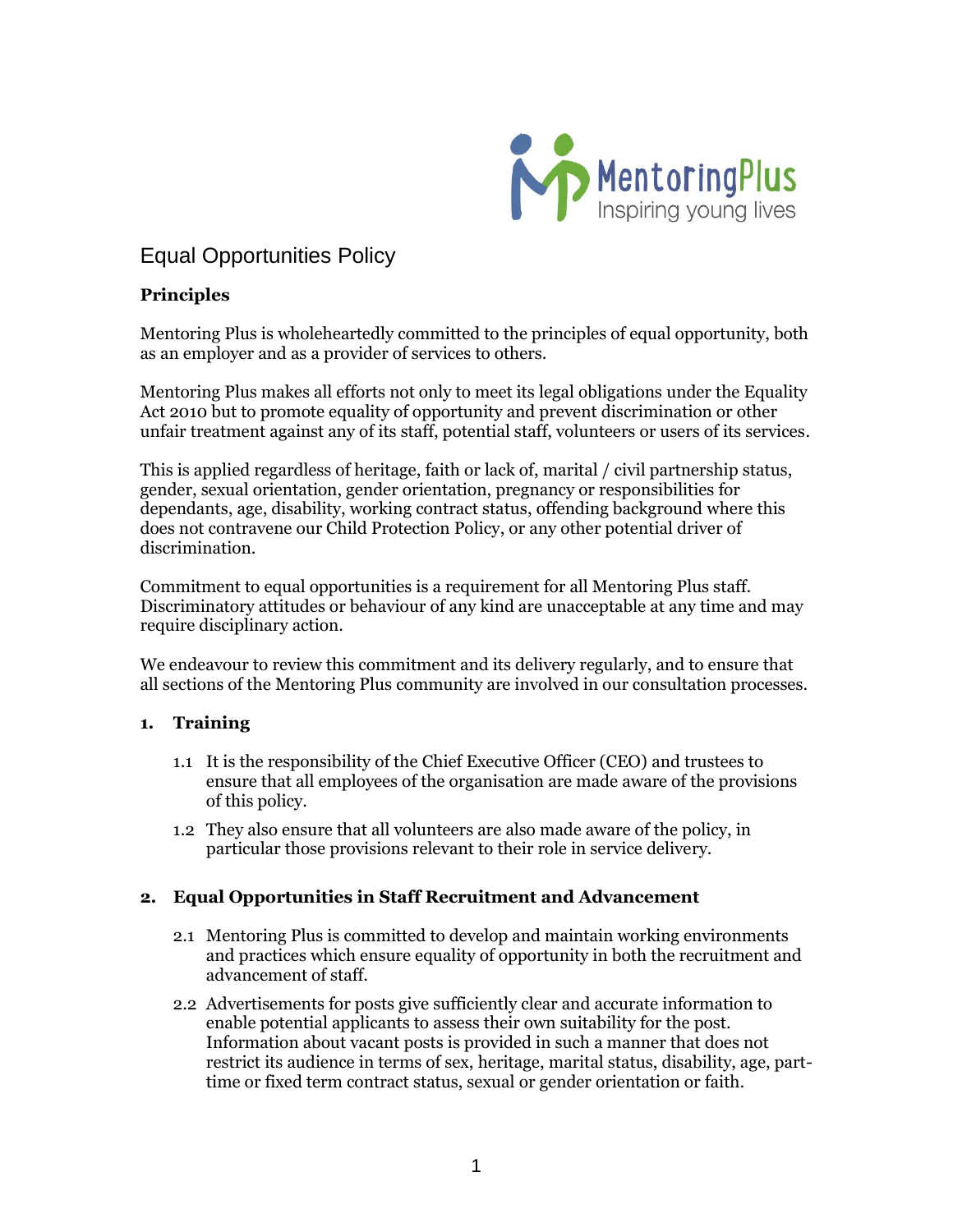- 2.3 Recruitment literature does not imply a preference for one group of applicants unless there is a genuine occupational qualification that limits the post to this particular group, in which case this is clearly stated.
- 2.4 All descriptions and specifications for posts include only requirements that are necessary and justifiable for the effective performance of the job.
- 2.5 All vacancies are circulated internally.
- 2.6 Mentoring Plus ensures that no job applicant or employee receives less favourable treatment which cannot be shown to be justifiable. Selection criteria and interview procedures ensure that individuals are selected, promoted and treated on the basis of their relevant merits and abilities. At least one member of every interview panel is equipped and trained in fair selection procedures.
- 2.7 The charity strives to ensure that its employment policy, practices and arrangements are flexible and will support, as far as is lawful, reasonable and practicable, specific needs and requirements of individuals and groups.
- 2.8 Mentoring Plus works towards retaining employees who become disabled or those with progressive disability where possible. It recognises that some disabled people may need assistance to attain or retain employment, and is committed to providing 'reasonable adjustment' in employment.
- 2.9 The charity does not discriminate against any employee on the grounds of his or her personal views or activities except where those views are opposed and/or detrimental to the safe operation, principles and values of the organisation. See also the section on Trust and Propriety in our Safer Working Practices policy.
- 2.10Mentoring Plus is committed to providing a safe and secure environment for all staff, and to taking action against all forms of discrimination and harassment. It provides an effective response to deal with perpetrators, and provide support for complainants.
- 2.11 Mentoring Plus ensures that all training courses provided for its staff comply with equality of opportunity in their selection, content, methods, materials and assessment.

### **3. Equal Opportunities in the Provision of Services**

- 3.1 Mentoring Plus is committed to providing access to services which are relevant, attractive and accessible to all those who might wish to use them.
- 3.2 We embrace the wide variety of lifestyles and cultures in our community, and we encourage and support the opportunity for all to participate in community life while working with us.
- 3.3 Staff are required to be fully aware of their responsibilities in these respects and to ensure that systems of recruitment or referral to our service do not operate to exclude or discourage participation and that our initiatives and projects are welcoming and attractive to all potential participants.
- 3.4 Volunteers are required to commit to our Equal Opportunities Policy in their contact with children, young people, families, third parties, staff and any other members of our community. Discriminatory attitudes or behaviour of any kind are unacceptable at any time and are in breach of the Volunteer Agreement.